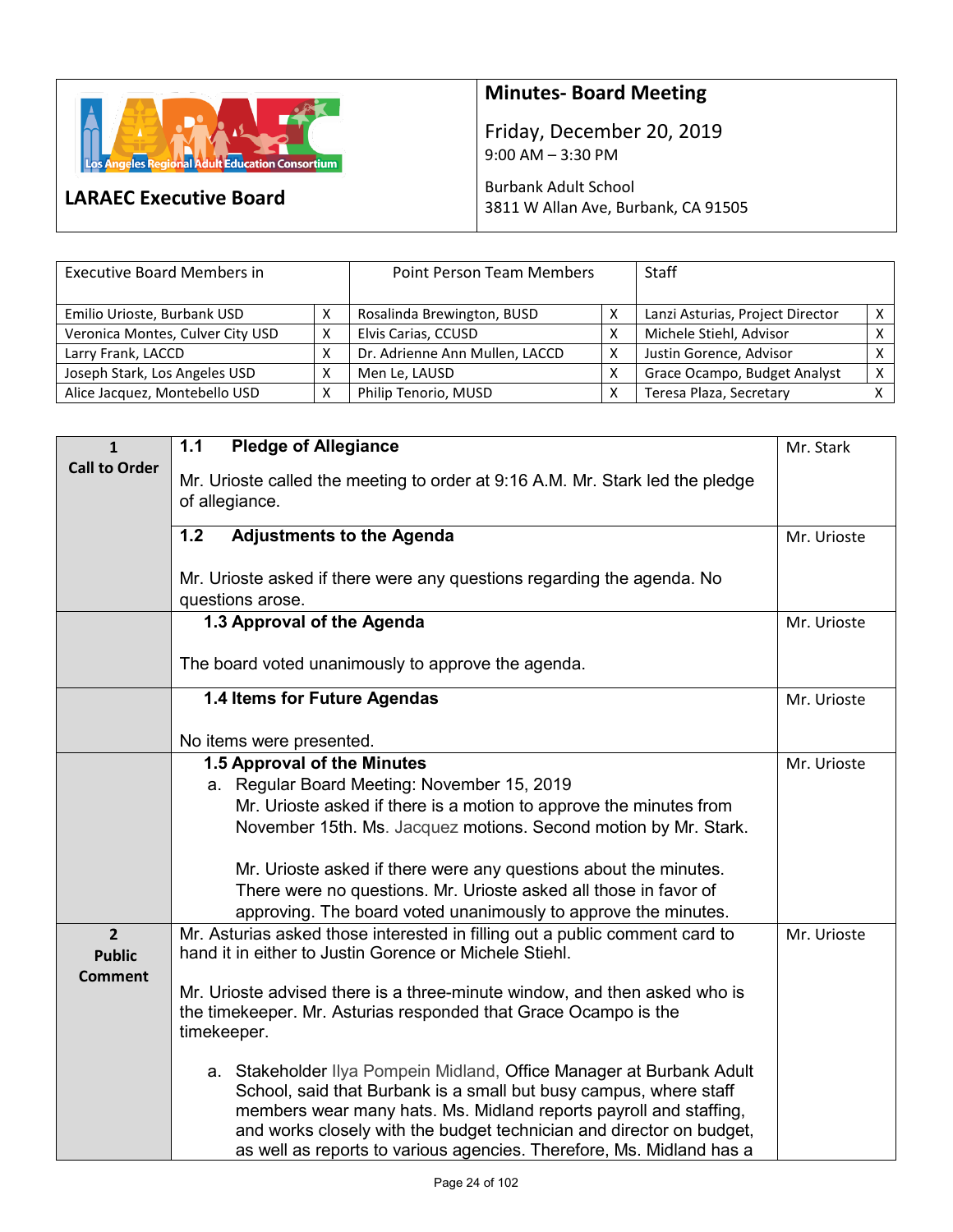|   |     | unique perspective on funding from all sources. Ms. Midland says she<br>has reviewed the formulas both on her own and with director and staff.<br>She greatly appreciates the work and thought behind the development<br>of these formulas, and thanked everyone involved.                                                                                                                                                                                                                                                                                                                                                                                |               |
|---|-----|-----------------------------------------------------------------------------------------------------------------------------------------------------------------------------------------------------------------------------------------------------------------------------------------------------------------------------------------------------------------------------------------------------------------------------------------------------------------------------------------------------------------------------------------------------------------------------------------------------------------------------------------------------------|---------------|
|   |     | Ms. Midland believes Formula #1 is the best option for all districts. It is<br>the most fair, addresses student population directly, which she says is<br>frankly, why they exist. She says some of them are very large, both in<br>acreage and in the number of students they serve. Because the first<br>formula is based on a per-student basis, without specific qualifiers, it<br>seems the most fair. Ms. Midland feels the most important feature<br>about Formula #1 is its simplicity. It is straightforward. The other<br>formulas leave too much room for interpretation, which would lead to<br>argument, further discussion, and revisiting. |               |
|   |     | Ms. Midland addressed a second point: the need for a second<br>administrator on campus, requesting one be hired at a minimum of 30<br>hours per week. Burbank runs classes from 8:30 AM - 9:30PM, 5 days<br>a week. Burbank also has a full set of classes and events on<br>Saturdays, beginning at 8 AM and ending at 5 PM. With increasing<br>demands of IEP, weekly BSU meetings, it is too much for one man.                                                                                                                                                                                                                                          |               |
|   |     | b. Stakeholder Michelle Cohen representing LAUSD and representing<br>adult ed teachers at UTLA. Ms. Cohen believes we are at a turning<br>point, as too many valuable hours have been spent on formula<br>discussion, and would like to settle this today. Ms. Cohen stated that<br>they support the formula, like the LAO recommended, that simply<br>funds students equally, based on the number of students they serve.                                                                                                                                                                                                                                |               |
|   |     | Ms. Cohen made one distinction, saying that UTLA does not agree<br>with LAO on everything. For example, they recently challenged their<br>recommendation to eliminate the adult ed credential. But, UTLA<br>agrees with LAO to equalize funding among member districts.                                                                                                                                                                                                                                                                                                                                                                                   |               |
|   |     | Although they have reactivated the action planning teams, that many<br>of them serve on, UTLA prefers to focus on the elements of a plan<br>that will lead to more well-defined pathways to higher education and<br>professional development. UTLA wishes to be a regional brand, as<br>they have to compete with the heavily advertised for-profit schools,<br>growing population of adult ed charter schools in their region.<br>Attracting and keeping adult children in the public system will require a<br>team effort.                                                                                                                              |               |
|   |     | c. Stakeholder Elizabeth Cantu from UTLA, an employee of LAUSD for<br>20 years as an ESL Teacher, and currently a Program Performance<br>Teacher Advisor. She has lived in Burbank for 20 years. Ms. Cantu<br>said this formula has divided rather than unionized to function as a<br>group. Ms. Cantu would like to settle this today so everyone can move<br>forward.                                                                                                                                                                                                                                                                                   |               |
|   |     | d. Stakeholder Rosario Galvan from the DACE Office.<br>Mr. Galvan is here to support the board, to focus on restoring the<br>capacity of these programs, and to continue serving the highest level<br>of imparting skills for students who desperately need it.                                                                                                                                                                                                                                                                                                                                                                                           |               |
| 3 | 3.1 | <b>Workshop: LARAEC Funding Formula</b>                                                                                                                                                                                                                                                                                                                                                                                                                                                                                                                                                                                                                   | Facilitators: |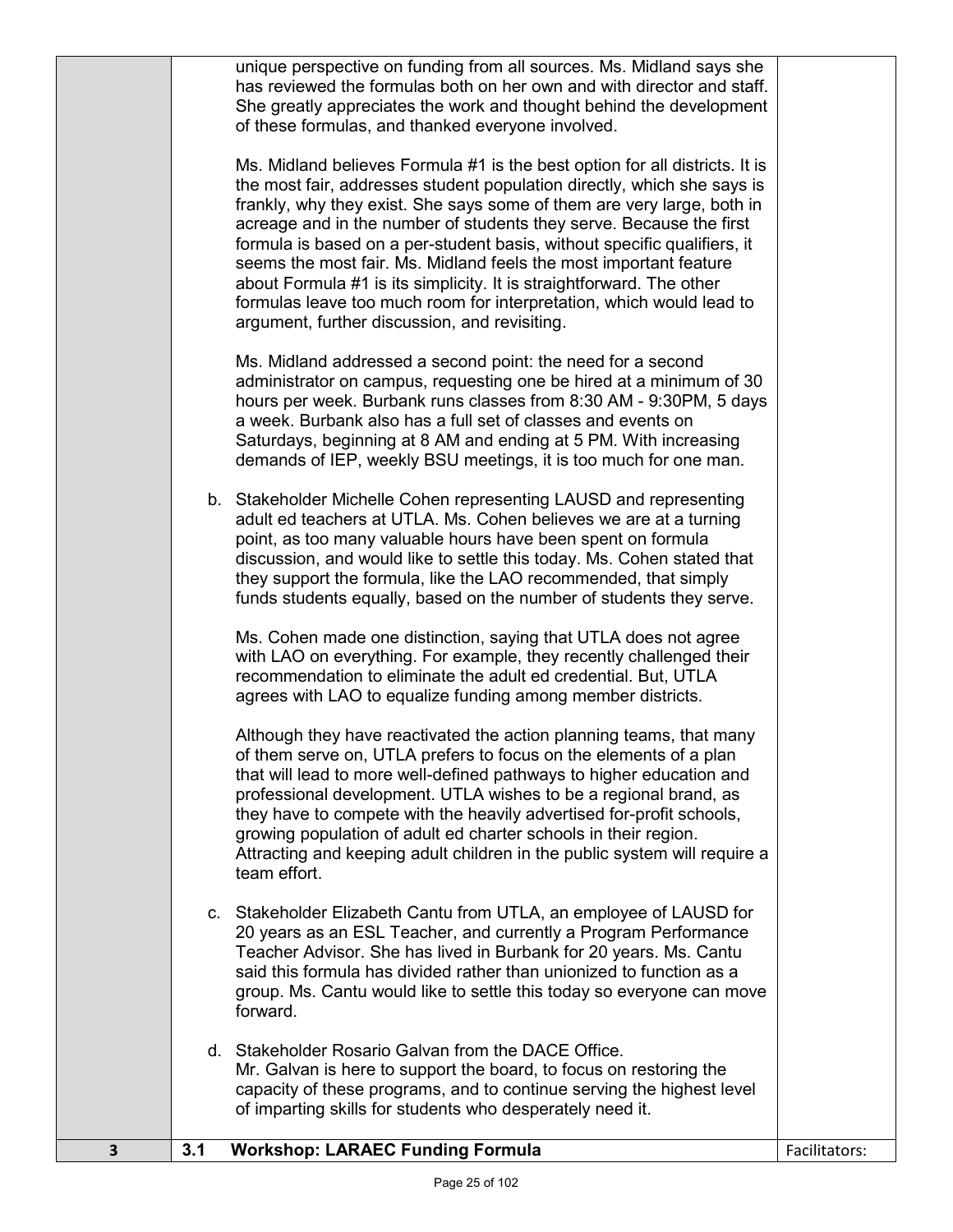| Information/      |                                                                                                                                       |                |
|-------------------|---------------------------------------------------------------------------------------------------------------------------------------|----------------|
| <b>Discussion</b> | A quick note before the presentations                                                                                                 | Diana Batista, |
| <b>Items</b>      | a. Mr. Asturias gave introductory comments, where he stated he would                                                                  | CAED/Tap       |
|                   | like to focus on process, and introduced the facilitators from<br>Sacramento.                                                         | Director       |
|                   | b. Mr. Asturias pointed to the objectives on page 20 of the Board packet,                                                             | Veronica       |
|                   | saying that in essence, the focus for today would be on the                                                                           | Parker, CAEP   |
|                   | components needed to develop the formula, the set of conditions, and                                                                  | Coordinator    |
|                   | to discuss any language that may need to be added in the bylaws. In                                                                   |                |
|                   | order to do this, he says, a few presentations will provide background                                                                |                |
|                   | and context for today.                                                                                                                |                |
|                   | Mr. Asturias asked each board member to make an introduction and<br>C.                                                                |                |
|                   | to offer their perspectives on their districts when possible.                                                                         |                |
|                   | d. Mr. Urioste made a note about today's meeting being a workshop                                                                     |                |
|                   | setting, rather than the usual auditorium setting.                                                                                    |                |
|                   | e. Mr. Frank mentioned how, as previously discussed, and as it is a                                                                   |                |
|                   | workshop environment, whether they would allow the point persons to                                                                   |                |
|                   | be next to their executives. Mr. Frank asked if the board is                                                                          |                |
|                   | comfortable doing that now or after the presentations.<br>Mr. Asturias responded that after the presentation they will pause to<br>f. |                |
|                   | rearrange as they had originally set out to do.                                                                                       |                |
|                   | Ms. Batista thanked everyone, introduced a worksheet to help<br>g.                                                                    |                |
|                   | facilitate the activities for today, and invited everyone to take notes as                                                            |                |
|                   | Justin and Michele do their presentation.                                                                                             |                |
|                   |                                                                                                                                       |                |
|                   | <b>Presentation by Mr. Gorence</b>                                                                                                    |                |
|                   | Mr. Gorence gave the following information on how to read three documents:                                                            |                |
|                   | a. Funding Formula Briefing                                                                                                           |                |
|                   | This document is meant to give everyone the genesis, and<br>ı.                                                                        |                |
|                   | context on how the conversation started and evolved over                                                                              |                |
|                   | time, which grew from the November 15th meeting, after they                                                                           |                |
|                   | were asked to put a briefing together for Mr. Frank.                                                                                  |                |
|                   | ii.<br>Mr. Gorence asked everyone to refer to the front part of the                                                                   |                |
|                   | document, which contains multiple timelines, including the                                                                            |                |
|                   | Funding Formula timeline, and the LAUSD Auditing Timeline.<br>b. Funding Research                                                     |                |
|                   | Mr. Gorence says this document evolved after a board<br>L.                                                                            |                |
|                   | meeting, where the board identified fair and equitable funding                                                                        |                |
|                   | formulas as a priority item, and asked the staff to come up with                                                                      |                |
|                   | some presentations of some options to consider. Mr. Gorence                                                                           |                |
|                   | says this document itself is fairly comprehensive, and that it                                                                        |                |
|                   | offers funding formula options, information on how the                                                                                |                |
|                   | research evolved, and what it is based in.                                                                                            |                |
|                   | c. Simulations 1-5                                                                                                                    |                |
|                   | This document is meant to be read with the Funding Research<br>L.                                                                     |                |
|                   | document because the information about the funding formulas                                                                           |                |
|                   | there are played out in the spreadsheets.                                                                                             |                |
|                   | 1. For example, Simulation #1 corresponds to Scenario<br>#1 in the Funding Research document (page 12).                               |                |
|                   | 2. Mr. Gorence says it will allow you to not only take a                                                                              |                |
|                   | look at the spreadsheet, but it also describes the                                                                                    |                |
|                   | features of each formula, considerations, limitations,                                                                                |                |
|                   | and any other notes LARAEC wanted to bring to your                                                                                    |                |
|                   | attention.                                                                                                                            |                |
|                   |                                                                                                                                       |                |
|                   | Presentation by Ms. Stiehl -> stiehl                                                                                                  |                |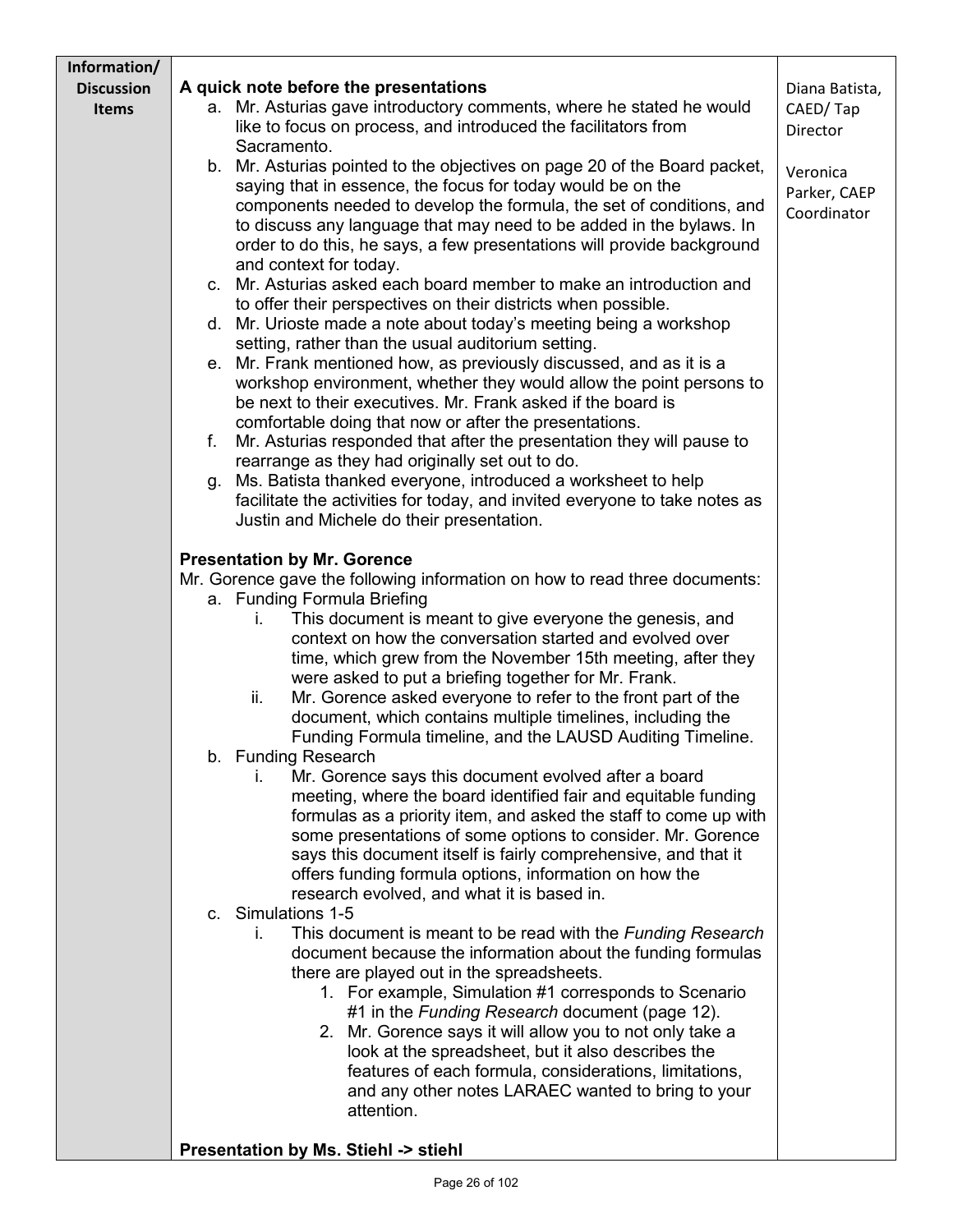| Ms. Stiehl gave an overview on how to read the five simulations, the                                                             |  |
|----------------------------------------------------------------------------------------------------------------------------------|--|
| calculations, and how to correlate that with the information and background                                                      |  |
| provided in the Funding Research document.                                                                                       |  |
| a. Simulation #1                                                                                                                 |  |
| Ms. Stiehl offers for everyone to open the correlating page 12<br>i.                                                             |  |
| of Funding Research document, also projected on the board.                                                                       |  |
| Ms. Stiehl explained that the student enrollment number<br>ii.                                                                   |  |
| comes from TE, from last year's enrollment. She explains that                                                                    |  |
| LARAEC does not have enrollment finalized for this year yet,                                                                     |  |
| and therefore, are using last year's enrollment number.                                                                          |  |
| Ms. Stiehl explained that Simulation #1 is a straight-up per<br>iii.                                                             |  |
| student formula, where they took the numbers they have,                                                                          |  |
| divided by the number of students to get that straight-up per                                                                    |  |
| student formula.                                                                                                                 |  |
| Ms. Stiehl noted that LARAEC office funding and LACCD<br>iv.                                                                     |  |
| funding were taken off the top, referring to the bottom left                                                                     |  |
| table. She explains LACCD's funding came off the top mainly                                                                      |  |
| because TE does not reflect their entire enrollment, as they                                                                     |  |
| only put a small percentage of students in TE.                                                                                   |  |
| 1. Which leaves \$122 million, which is where LARAEC                                                                             |  |
| does the straight up deviser to get the new amounts at                                                                           |  |
| about \$1500 per student (bottom right).                                                                                         |  |
| b. Simulation #2                                                                                                                 |  |
| Ms. Stiehl explained that this formula is similar to Simulation<br>L.                                                            |  |
| #1, plus one caveat: qualified enrollment.                                                                                       |  |
| This formula distinguishes between two kinds of students,<br>ii.                                                                 |  |
| based on their attendance: a full-time student (TE), and a 12-                                                                   |  |
| hour student (TE 12 hours).                                                                                                      |  |
| LARAEC used the 12-hour mark only because it is already<br>iii.                                                                  |  |
| reported in TE.                                                                                                                  |  |
| The reason for this distinction, explained Ms. Stiehl, is that<br>iv.                                                            |  |
| LARAEC previously discussed how not all students who walk                                                                        |  |
| in the door are the same. One student may register for                                                                           |  |
| services, or start a class and then leave it.                                                                                    |  |
| The "gap" refers to the number of students who did not have a<br>۷.                                                              |  |
| 12-hour attendance.                                                                                                              |  |
| Ms. Stiehl refers to the bottom left table, which she explains is<br>vi.                                                         |  |
| a calculation that tries to figure out what that percentage would                                                                |  |
| be for students who do not make 12 hours. For now, it is just a<br>placeholder, set at 60%. Following the straight division, you |  |
| will find \$1,700 for the 12-hour student and \$1,000 for under                                                                  |  |
| 12.                                                                                                                              |  |
| Simulation #3<br>C.                                                                                                              |  |
| Ms. Stiehl explained that Simulation #3 is a different scenario<br>i.                                                            |  |
| that adds two extra elements: equity and success. She stated                                                                     |  |
| that community colleges on the for-credit side have moved to                                                                     |  |
| having something called base, equity, and success.                                                                               |  |
| ii.<br>The base is still the base, which is the same amount everyone                                                             |  |
| gets, and is more on a per student basis.                                                                                        |  |
| The barrier amount is for students with greater barriers and<br>iii.                                                             |  |
| needs. There is additional money put towards that. They put                                                                      |  |
| down any student that had one or more barrier.                                                                                   |  |
| The student success measure is for schools that are providing<br>iv.                                                             |  |
| towards those outcomes. We get paid additional money for                                                                         |  |
| those.                                                                                                                           |  |
|                                                                                                                                  |  |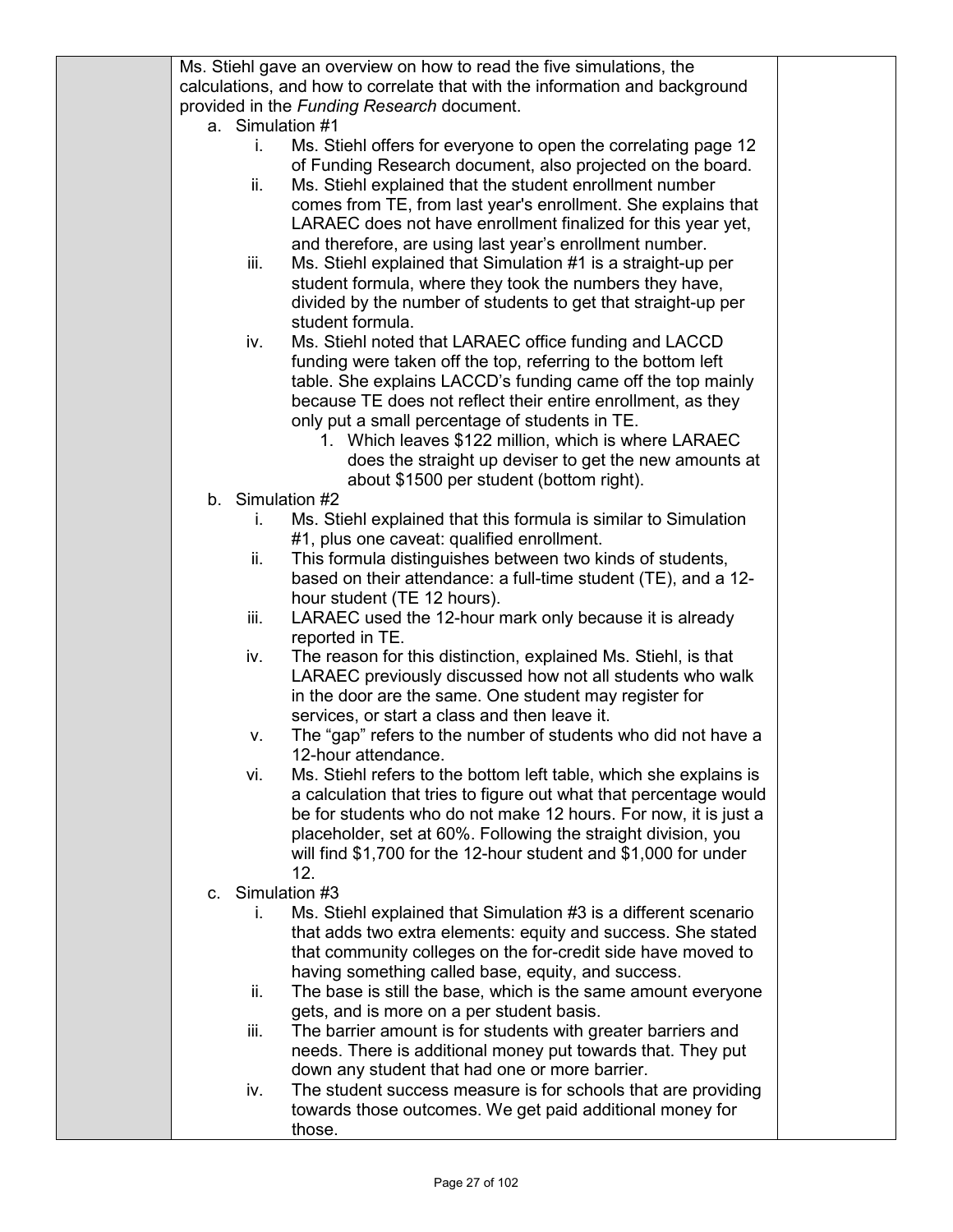| V.                    | Ms. Stiehl explained the formulaic distributions: 60% for the<br>base, 20% for equity, and 20% for success. She notes that         |  |
|-----------------------|------------------------------------------------------------------------------------------------------------------------------------|--|
|                       | these numbers can be changed and that LARAEC used the                                                                              |  |
|                       | same percentages that the community college used, so they<br>decided to keep it that way.                                          |  |
| vi.                   | Ms. Stiehl says LARAEC looked at what percentage of the                                                                            |  |
|                       | whole pot is going towards base, equity, and success.<br>1. Alice asked what was the equity determination? Ms.                     |  |
|                       | Stiehl responded that they used barriers.                                                                                          |  |
| vii.                  | LARAEC then looked at how to define success measures:                                                                              |  |
|                       | EFLs, high school diplomas /high school equivalencies, PSTs,<br>PSAs.                                                              |  |
| viii.                 | Ms. Stiehl notes that LARAEC was limited to the data they                                                                          |  |
|                       | collect, which is why they chose students in TE.                                                                                   |  |
|                       | d. Simulation $#4$ - page 18                                                                                                       |  |
| i.                    | Ms. Stiehl said the idea for this was proposed by the non-credit<br>part of the community college, where instead of looking at     |  |
|                       | successes, this formula would add in new innovations mainly                                                                        |  |
|                       | based on curriculum approved at the state level. LARAEC is                                                                         |  |
|                       | not yet sure how to measure innovations, whether it be new<br>projects, practice programs, or pilot programs.                      |  |
|                       | 1. So, base $+$ equity $+$ innovation.                                                                                             |  |
| ii.                   | For the Innovation Indicators (sample) chart, Ms. Stiehl said<br>they used placeholders where everyone received a straight         |  |
|                       | percentage:                                                                                                                        |  |
|                       | a. Burbank 3%<br>b. Culver City 2%                                                                                                 |  |
|                       | c. LAUSD 87%                                                                                                                       |  |
|                       | d. Montebello 8%                                                                                                                   |  |
| İ.                    | e. Simulation #5 - page 20<br>Ms. Stiehl says the idea for this simulation came from the                                           |  |
|                       | notion that many other districts have other sources of funding                                                                     |  |
|                       | they can use to support adult ed, which sprouted from the<br>question, what if we added it to all of the districts pot.            |  |
| II.                   | They currently report that now through the program area                                                                            |  |
|                       | report, which goes to the state, which tells by program area<br>and program source.                                                |  |
| iii.                  | Ms. Stiehl says they populated this from all of the different                                                                      |  |
|                       | expenditures (not allocations) so therefore how much money is                                                                      |  |
|                       | being expended, clarifying that is how our reporting goes. So<br>we put all of that in, and asked then, what if we added all those |  |
|                       | funds to each of those districts pots and then multiplied it back                                                                  |  |
|                       | out again. The yellow column represents what you would get<br>from the CAEP funds based on the fact that they are getting          |  |
|                       | money from elsewhere.                                                                                                              |  |
|                       | Mr. Asturias asked for the board members to make their introductory                                                                |  |
|                       | comments, and for everyone to take a pause to rearrange the room, to then                                                          |  |
| start the discussion. |                                                                                                                                    |  |
|                       | A member of the public asked when they are able to ask questions about the                                                         |  |
|                       | discussion, to which Mr. Asturias responded when they start the discussion.                                                        |  |
|                       | Mr. Stark thanked the board members in the audience, labor partners,                                                               |  |
|                       | administrators, and everyone for being there, and engaging together on this.                                                       |  |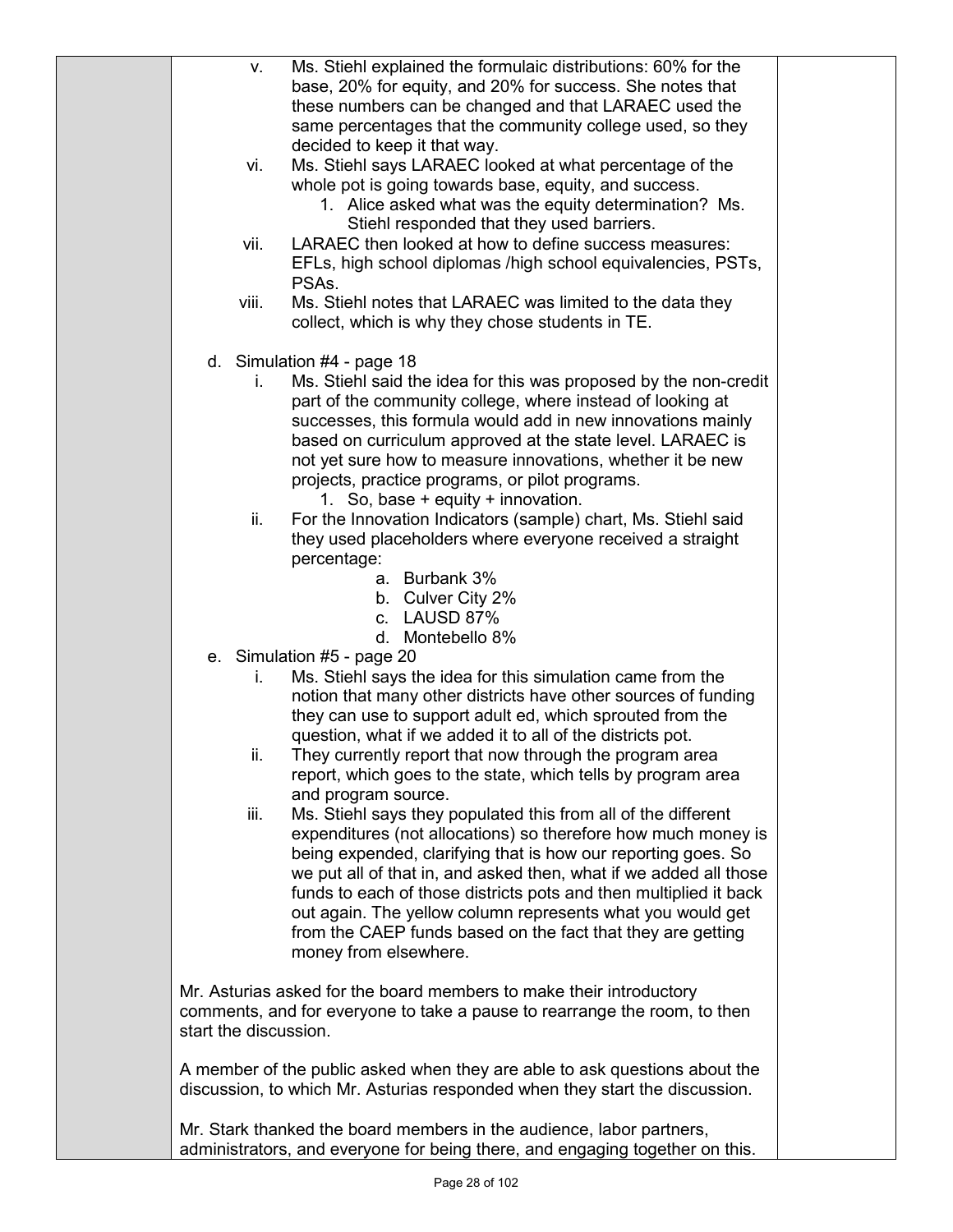He commended the speaker from Burbank saying she nailed it; simple is better. He added, saying that does not negate, shortcut, shortchange, or marginalize those other concepts and issues around equity, which are all very important, and they can all agree on that.

Mr. Stark says the sticking point is how to define and measure the variables, which is part of a larger more complex discussion that may need to be more of a state policy issue. Mr. Stark does believe that the simple per student approach is something everyone can stand behind in terms of ensuring- maybe not so much equity, but equality, which is the first step in addressing two major issues that have been hanging over their heads, the first being the state audit, and getting that monkey off our back, and secondly, laying the groundwork for moving forward to make sure we are putting students' needs first. A student in Burbank should be worth the same as a student in LA, or LAUSD, or any other institution, which is what we're saying when we adopt a formula like this.

Mr. Stark said these issues can be very emotionally charged, as high stakes are involved, which is why this has taken so long. Mr. Stark again commended the work of the LARAEC staff and others who have put an immense amount of time and energy into these scenarios. He said they have looked at the trend data in regards to spending with districts and in many cases discussed what the needs of students in districts are. Mr. Stark believes we can do this in a really humane way, and that he is aware of the elephant in the room that many have been struggling with. He says nobody wants to be involved in a decision that hurts the very students they are trying to support.

Mr. Stark says LAUSD would be okay going with #1 or #2. In this case, simple is better. However, he is concerned about getting caught up with too many details and discussion variables not applicable to formula #1 or #2, and believes it would be going down another rabbit hole.

Mr. Asturias thanked Mr. Stark and introduced Ms. Montes.

Ms. Montes said the request came from Culver City Unified, from their district's perspective. She agrees with Mr. Stark on keeping everything simple, giving honorable mention to 2-5 as having value in terms of outcomes. She said that it was important to keep it simple.

What they want considered is looking at a 3-year average as opposed to looking at one year, because if somebody has a great or bad year, it throws it out of a potential allocation.

What it does provide is equitable distribution. The reality is that the cost of living for our district is relatively the same as the other districts. She said one of the challenges with different per person amounts, can be illustrated by older conversations they used to have before in the state, about the different funding formulas. The cost of running a program in Northern, Central and Southern California was very different in terms of cost of living.

Ms. Montes gave a second consideration, where in the next 5 years, they should move in the direction of looking at outcome-based ideas. She said even though they are nowhere near that, they should still be careful as the state will be looking at outcomes anyway.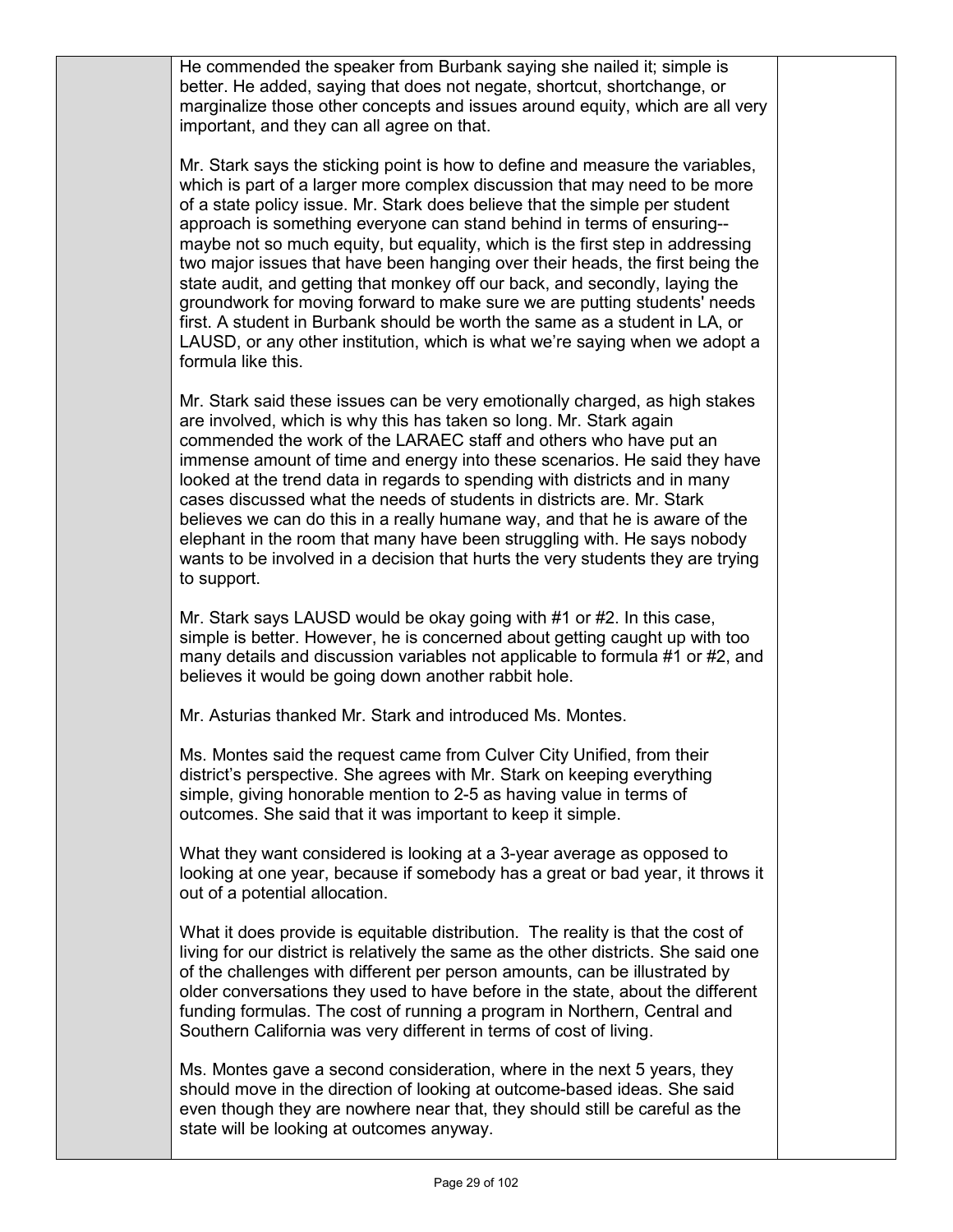## **Introductory Comments**

Ms. Montes is concerned about the off the top number.

Ms. Montes would like to see what that off the top covers and she sees that the LARAEC office is off the top, and she loves that concept, but she needs to see what that amount would equal and cover. She says at this point it is about half of what Culver City gets. If it doesn't need to be \$893,000, then there's more money to be added to the distribution.

Mr. Frank thanked everyone for their tone, for working to knit the systems together, and for doing their best for their students. Mr. Frank gave a reminder that they had had two pieces of work to do: bylaws and funding allocation. He conveys congratulations on getting the bylaws in place, and he believes there will not be that much controversy today.

Mr. Frank mentioned that if LARAEC looked at the instructional hours, enrollments as reported for LACCD in simulation #1 were significant and even under the leveraged funds as reported, they would do a lot better than they're doing now. They made the decision that they truly do not want to bring those conversations into the consortium, he believes they do have the resources to serve their community. Possibly jointly apply for grants to address the reentry populations, and they do want to think about how to create pathways.

Nobody in the region is better situated to serve these students. Implementation of more complex funding formulas is probably premature, but it should be prioritized.

He said that they are there to be the best partner they can be.

Mr. Urioste introduced and thanked Principal Dr. Macias of Luther Burbank Middle school. Mr. Urioste conveyed his previous positive interactions with the consortium, Mr. Stark, and Mr. Frank. He shared a story about WASC and Burbank's interaction with them and Burbank USDs identity as being truly conscientious. He further conveyed that he works as a part of a team that included Burbank USDs Superintendent and examination of the formulas was a process.

Mr. Urioste says they believe Scenario #1 and #2 are best for Burbank, and the consortium. Mr. Urioste stressed the importance of a plan. He said that it is important to look at things in the short term as well as in the longer term and make changes as needed. Down the road it will be healthy for the Consortium to look at additional variables in regards to funding formulas

Ms. Jacquez commended everyone, stressed synergy and working together to create something greater than either of them. She believes they should focus on a 3-year plan. Representing Montebello Unified, their philosophy is to set or affirm, never deny. She said program effectiveness is becoming more clear and apparent. She agrees with Mr. Stark - What is the legislative intent? We need to clarify that today.

12 minute pause to rearrange seats.

Mr. Asturias confirmed that the workshop participation is limited to point person, and staff. They welcome the attendance of the audience, and at the end of the discussion, there will be another opportunity for public speaking.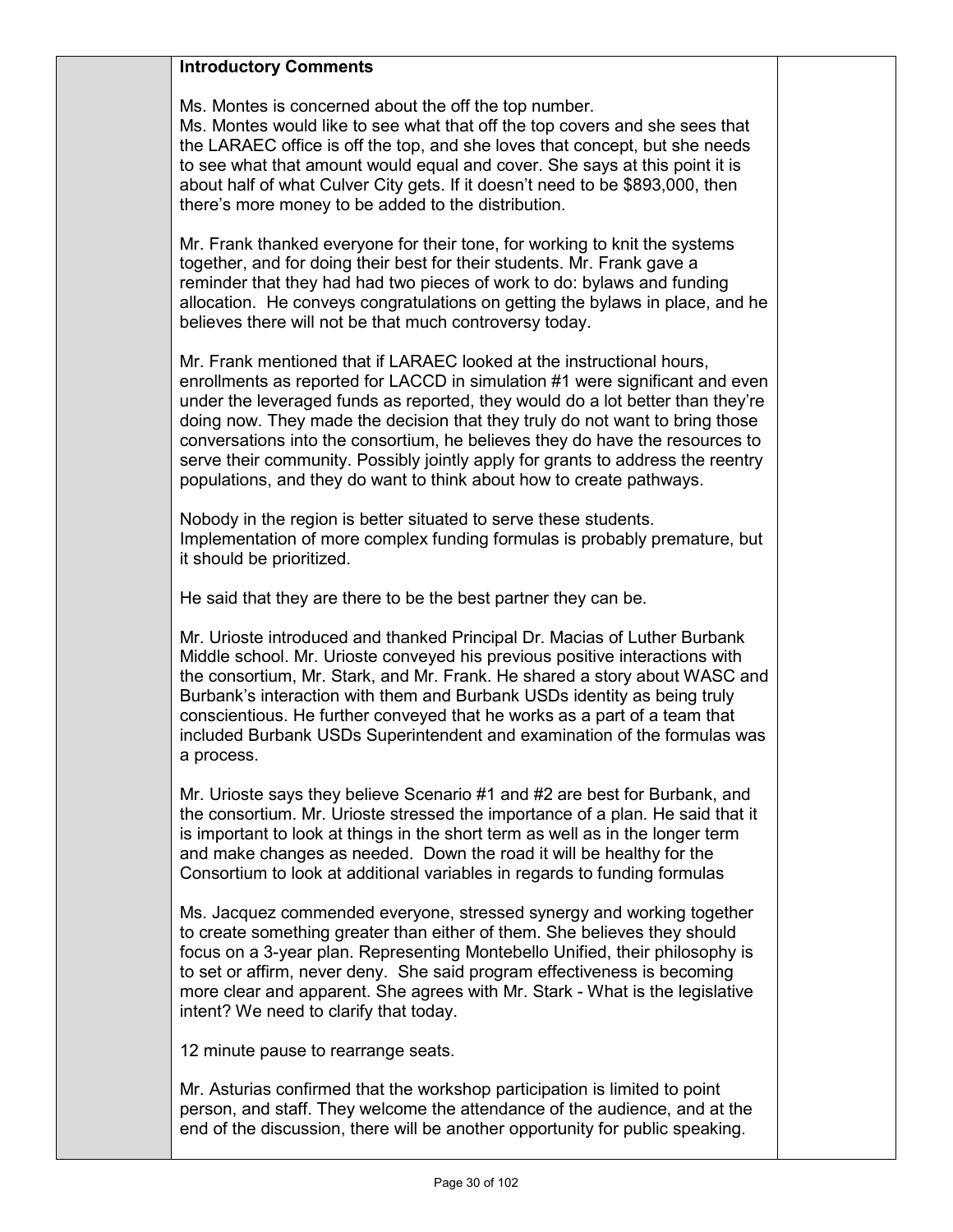Mr. Asturias introduced Facilitators Diana Batista and Veronica Parker, and said he wanted to start with clarifying questions from the introductory presentations from staff. Ms. Batista agreed.

Ms. Batista introduced themselves as the California Adult Ed Technical Assistance Project, and that they work for CDE and for the Chancellor's office. They work for all 71 of the consortia–independently–and are not interested in compliance issues. They are here to help facilitate a discussion. Ms. Batista then went into the norms they'd like to establish to have an effective discussion, including positivity, concerns, and laying down some ground rules for speaking, communicating, and listening. She asked if any board members had any questions?

Mr. Urioste asked if they ever defined innovation? Michele said no, as there are many things that could be defined as innovation, as there are too many variables to come up with a number. That is why they factored in a straight percentage (found on page 18 of the Funding Formula document). Diana suggested that they could speak about this later if needed.

Ms. Montes asked about the LARAEC office pull-out piece of it, such as if there is a way to identify what the \$863,000 is for. Lanzi responds that they present quarterly on the LARAEC budget, but they were not prepared to discuss those elements, but offered to prepare a presentation about the funds at the next meeting. Ms. Montes is more interested in the projected budget and expenditures that go with the numbers.

Ms. Batista asked if the Point People had a question.

Dr. Mullen from LACCD asked where the enrollment number is taken from in TE.

Michele Stiehl said that it is taken from the CAEP Summary Report in TE

Dr. Mullen asked why they don't use the Data Integrity Report

Lanzi responds that because it is an auditing report, and the official numbers are reported through the CAEP Summary Report. He reached out to the state office and both individuals indicated that the summary report is the appropriate place to draw numbers and it is best to use the CAEP Summary Report.

Ms. Batista said that numbers used were final numbers reported from last school year.

Dr. Mullen stated that other consortia use the DIR to drive funding conversations

Veronica Parker is introduced.

Ms. Montes asks for average enrollment for 16-17 and 17-18 and 18-19

Ms. Batista planned an activity, and asked Mr. Frank to begin. Mr. Frank said they could probably just eliminate all but Simulation 1 and 2, although there is some value to the others. Mr. Stark agrees that should be today's focus. Ms. Batista reminded everyone that this is a starting point.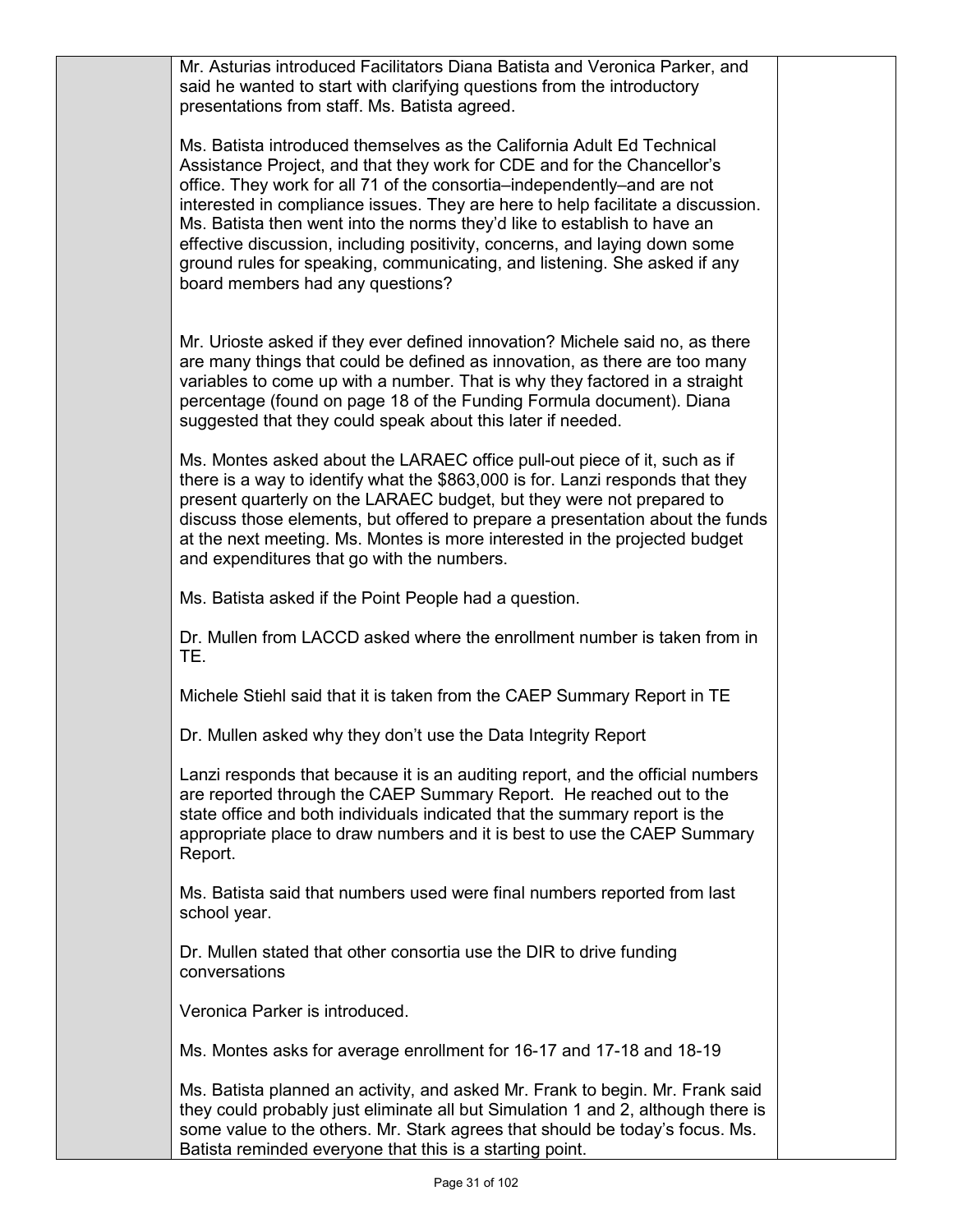Mr. Asturias asked everyone to turn to page 20 of the board packet, second bullet, to make the correction of the typo from 2020-2021 and should be 2021-2022.

Ms. Jacquez indicated that Montebello favored Simulation 1 and 2

Mr. Frank asked about the 2021 school year, and asked for clarification on funding model and year of implementation.

Mr. Asturias responded that that has not been determined yet, all of the data was based on 2018-19 data, as that is the most recent set of data. Mr. Frank asked what would the most recent data look like? Mr. Asturias said that the board needs to decide what data set needs to be used to implement all of these things.

Mr. Urioste indicated that Burbank would close discussion on #3-5.

Ms. Montes said Culver City would like to focus on Simulation 1 and 2.

Mr. Urioste asked when the current launch board would be updated? Ms. Batista says she doesn't think it will be updated until the end of January, because the college MIS System verifies all of their data at the end of the semester. It runs a little different than the typical adult school because they run on semesters. Mr. Urioste said he believes that will play an important role later.

Ms. Batista asked the board, point persons, and LARAEC Staff it there was anything that stood out as a plus for #1? And mentioned the public would be given time to participate afterwards. Mr. Urioste said he wrote down the issue of consistency as a plus for all of the members. The other is that it would be equitable. Ms. Montes said she wrote the same thing.

Mr. Stark said there were a few questions surrounding instructural hours, and that they might not necessarily be capturing them but services being given might not be reflected only in instructional hours

Mr. Frank likes 1 and 2, as they equalize small districts and gives additional resources to them. Doesn't seem to have much functional difference. A disadvantage of #1 is someone can get enrolled and receive full payment. While he doesn't think it makes much of a functional difference, he says it does seem funny that a person can just be enrolled. It doesn't seem right to be enrolled and get full payment

Ms. Montes said the benefit of 1 is straight number that has no effect connected to it. She appreciates a consideration of things that could be skewed based on larger populations versus smaller populations

Mr. Urioste does not like the word transparency, and prefers candor. They practiced managed enrollment and it really impacted ESL numbers, because its implementation was deemed punitive, and Burbank went away from that. He says it is not about an individual, it is about the students and job and hour changes for students, and managed enrollment penalizes students for things they can't control.

Ms. Jacquez says right sizing over 2-3 years would make the least impact.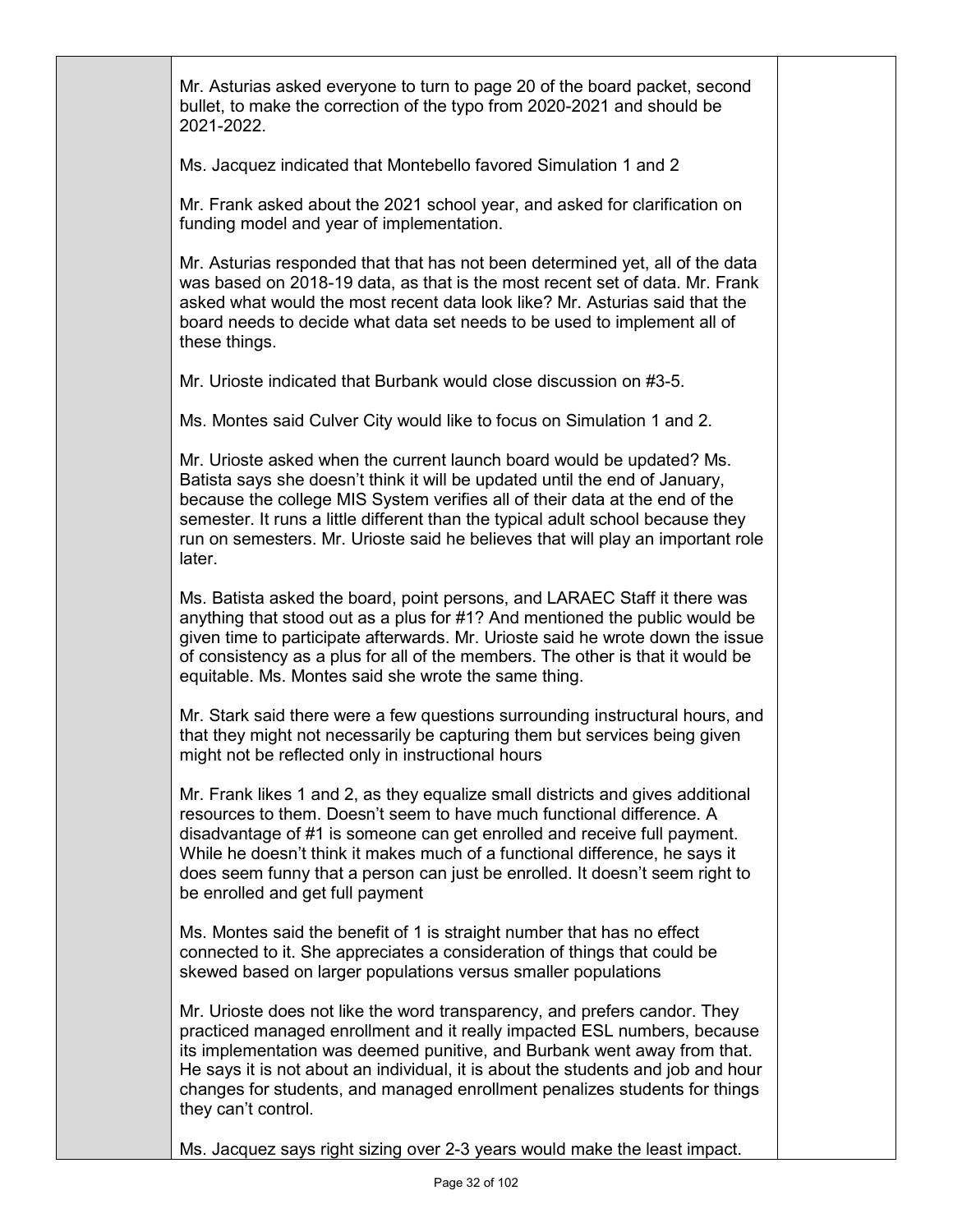Ms. Batista asked everyone to look at the limitations and negative factors on page 12.

Mr. Stark remarked that we're a big consortium. What does "good" look like in LA for adult education? Serve a large population. Looking at learners from lower-income levels. More funding for students is necessary and a broad coalition is necessary to push for more funding

Ms. Batista agrees, and asked if Mr. Stark feels that #1 does not address those issues? He responded no, it will not address all the needs and issues. He believes #1 is a good starting point, but does not believe they would ever necessarily get to a victory point. The real problem is that adult ed is grossly underfunded.

Mr. Frank left a marker for future conversations: we would like to make sure LACCD is seen as a participant in the funding conversation, and that we are not capped off on where we were funding-wise, especially in regards to COLA or any other increase in funding. The idea of even a tiny innovation fund that is grant driven might be a future conversation for the consortium.

Mr. Urioste said a minus is #1 is fluid and very unpredictable. He agrees with Mr. Stark and Mr. Frank. It does not take into account the difference in the program cost. One program can be more expensive than others, especially in regards to CTE and IET, the fact that people did not consider co-teaching, and therefore two salaries, #1 does not take this into account.

Ms. Montes said there is stability in using a three-year average of enrollment as it would not change drastically in three years even if one year goes up or down significantly. Sometimes new things are tried that do not pan out. This way they are free to innovate without being penalized. Another note on ADA, she says, it was based on instructional hours, not enrollment. A negative outcome was they did a lot to keep people longer. Now it is about helping students get to their place quicker, it looks bad if they are trying to keep them in to get money.

Mr. Urioste finds it interesting that K12 operates on enrollment figures. They do not have averages. He thinks they should focus on consistencies and address marketing. He knows enrollment can be tricky, as the funding goes down with it.

Mr. Stark said this has created a lot of challenges, like professional development, which has always been an area where teachers get shortchanged, because contracts are around instructional hours only. He thinks embedding professional development as part of the assignment is crucial. He says new programs may require a skill set that many of their teachers might not have.

Dr. Mullen shared that they have a formula for how they distribute the funding they receive from LARAEC. She said that schools needed an opportunity to graduate to that. She also shared that the state recognizes that to build innovation, you need to be guaranteed a certain percentage of your base funding

5 min break to discuss in favor of Item #1.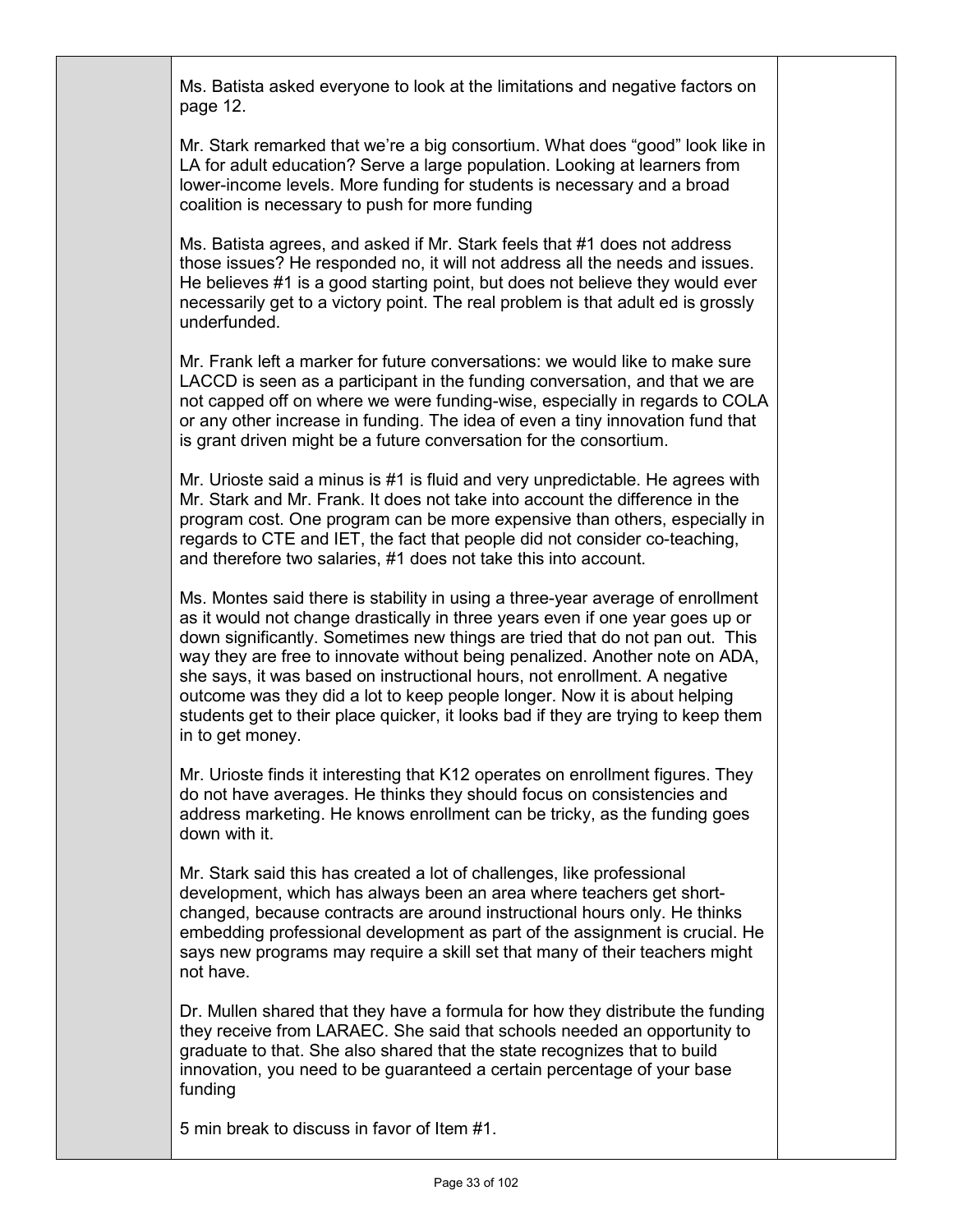Mr Stark stated that #2 introduces a variable that may be difficult to come to agreement on

Mr. Frank said he values persistence. Mr. Frank personally believes #2 is more defensible, on a more rudimentary value-based outlook. He then said he believes that using a three-year average gives reasonable stability. On the other hand, this is about dividing the pot. He believes that if there is a reduction in enrollment due to the economy or other factors, it will probably affect all districts similarly

Mr. Frank asked Ms. Batista if she can provide a state-wide perspective. She responds that she can't provide one, as this is regional decision making.

Mr. Urioste feels formula two is a plus but he is fundamentally in disagreement with the use of a twelve-hour marker but it does consider the uniqueness of enrollment given the parameters of under 12 or over 12. Ms. Montes agreed, saying it does acknowledge that a student who is here longer than 12 hours, does require additional service. There is a difference of what a school needs to do long-term. Ms. Batista said it puts the focus back onto the students needs.

Mr. Stark said it introduces a performance-based variable. There may be concerns about the variables and the weight of the variables. We may not be ready to dive-in at this time. Ms. Montes agreed, adding that #1 is simpler.

Mr. Urioste said, based on his understandings and inspirations from hearing speakers today, that #2 perpetuates a two-tier system of student value, saying who is worth what. He has a problem with it. Mr. Stark agreed that everyone believes student persistence is important, but we don't want to be punitive by implementing differentiation of funding based on this.

Ms. Batista asked Ms. Stiehl where the 60% came from? Ms. Stiehl said percentages were chosen randomly; a figure to be determined later. Ms. Batista asked for consensus, reminding that this discussion has been going on for a little over a year. Mr. Urioste then said we have not had as productive and focused discussion until today.

10 minute break to discuss consensus on formula.

Everyone agrees number 1 is a good starting point for discussions.

Ms. Batista then asked about any conditions for use. Mr. Stark said they should tie the funding formula to the planning process. Try it for three years with the understanding that it will sunset and then can reevaluate but yearly revisit is not attractive to him. Mr. Asturias said they have conversation starters on this issue, available upon request.

Ms. Batista reads the ideas on the poster regarding a revisit of funding distribution, and asked for a discussion of the first item regarding if the consortium received funds above COLA.

Mr. Frank suggested that if additional funds above COLA are received, they could go into a fund for people to apply for collaborative strategies between districts. Ms. Montes said it would be good to look at the money if this was the case. Ms. Jacquez asked if it would matter what the increase percentage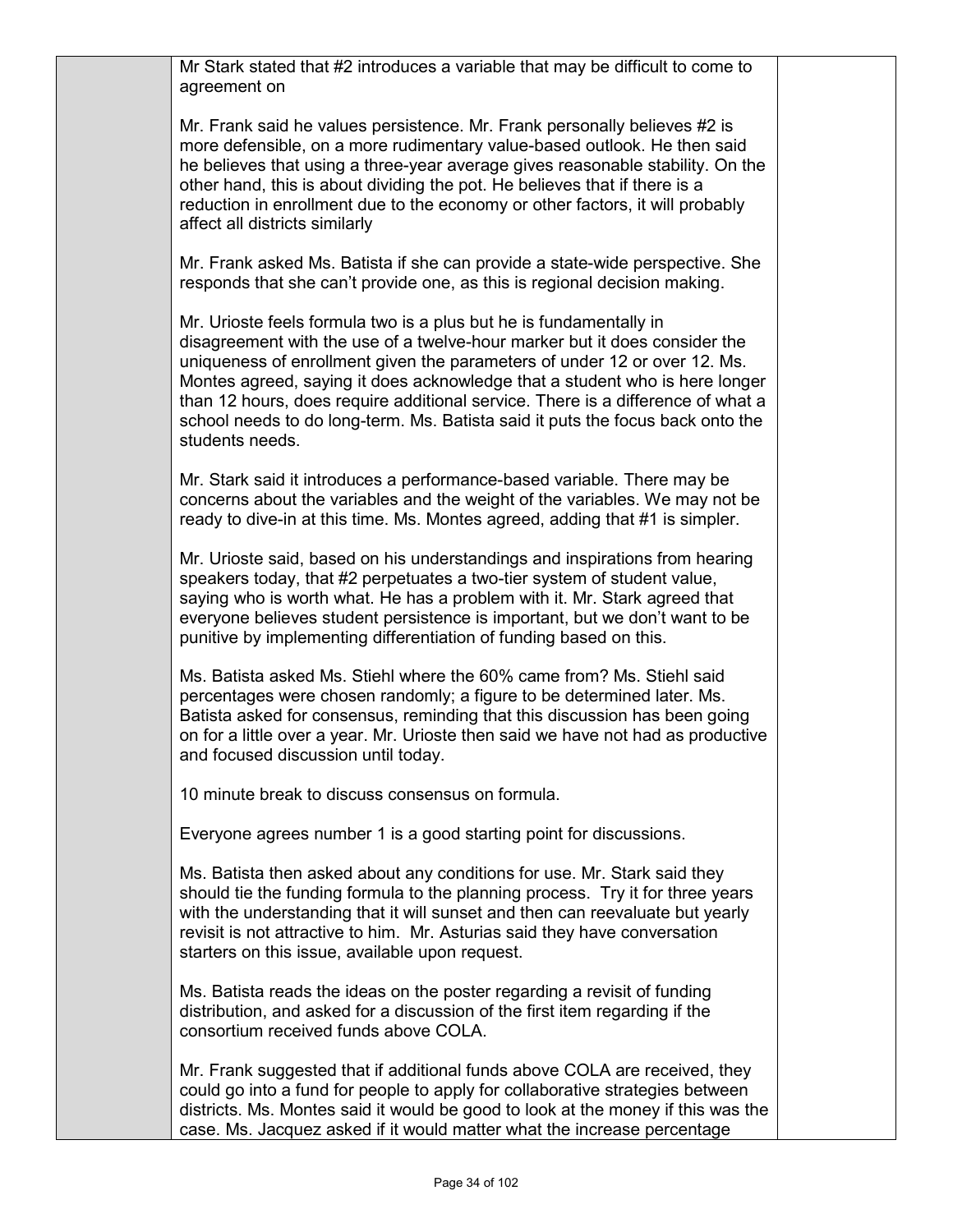| was? Such as an innovation fund of some sort. Also wanted to ask, in regards<br>to starter costs for new programs (for ex. CNA, protective services, etc.)                                                                                                                                                                        |  |
|-----------------------------------------------------------------------------------------------------------------------------------------------------------------------------------------------------------------------------------------------------------------------------------------------------------------------------------|--|
| Ms. Montes asked if a school decided to start a new program, would it mean<br>that Culver might get less money because of it?                                                                                                                                                                                                     |  |
| Ms. Batista clarified that they are only discussing what would trigger a<br>reevaluation of the funding formula. She further clarified that Ms. Jacquez<br>was saying that if more funding were received, start up costs of new<br>programs should be considered during consideration of how that funding<br>would be distributed |  |
| Ms. Montes needed clarification on how funding would work each year or if<br>the funding would be static for three years.                                                                                                                                                                                                         |  |
| Mr. Asturias recommended that they should be careful in regards to state<br>legislation on decreases of funding distribution.                                                                                                                                                                                                     |  |
| Ms. Montes clarified that she felt changes would be in accordance with the<br>funding formula.                                                                                                                                                                                                                                    |  |
| Mr. Urioste asked about looking at 19-20 numbers.                                                                                                                                                                                                                                                                                 |  |
| Ms. Stiehl clarified that numbers are typically about a year behind.                                                                                                                                                                                                                                                              |  |
| Mr. Urioste asked if this a launchboard issue? Ms. Stiehl said data can be<br>gotten in TE in November                                                                                                                                                                                                                            |  |
| Ms. Batista said that one issue is that the CFAD is done in May.                                                                                                                                                                                                                                                                  |  |
| Mr Asturias offered that the data for the current year is not available in the<br>current year and the data from the previous year must be used.                                                                                                                                                                                  |  |
| Mr. Urioste asked about funding for 2021-22 and the data is based on 19-20<br>figures. Mr. Urioste then wanted clarification on staying with a funding<br>allocation for three years.                                                                                                                                             |  |
| Mr. Asturias relayed that the board would need to decide how funding<br>timeline should work and make the decision about this                                                                                                                                                                                                     |  |
| Mr. Stark agrees with Emilio that the goal is to obtain the most current data<br>available. Consideration could be given to three year average or eighteen<br>month average                                                                                                                                                       |  |
| Mr. Frank said he thinks it would be viable to use previous data and it might<br>be necessary to give a base allocation and then adjust for the current year.                                                                                                                                                                     |  |
| Mr. Frank asked for clarification on adjustment of funding either annually or<br>every three years                                                                                                                                                                                                                                |  |
| Ms. Montes supports the idea of utilizing a 3-year average and recommends<br>using complete data and not half-year data.                                                                                                                                                                                                          |  |
| Mr. Frank likes 3-year strategy, and mentions how it is often used in<br>budgeting and it is better to put it in place for 2021-22.                                                                                                                                                                                               |  |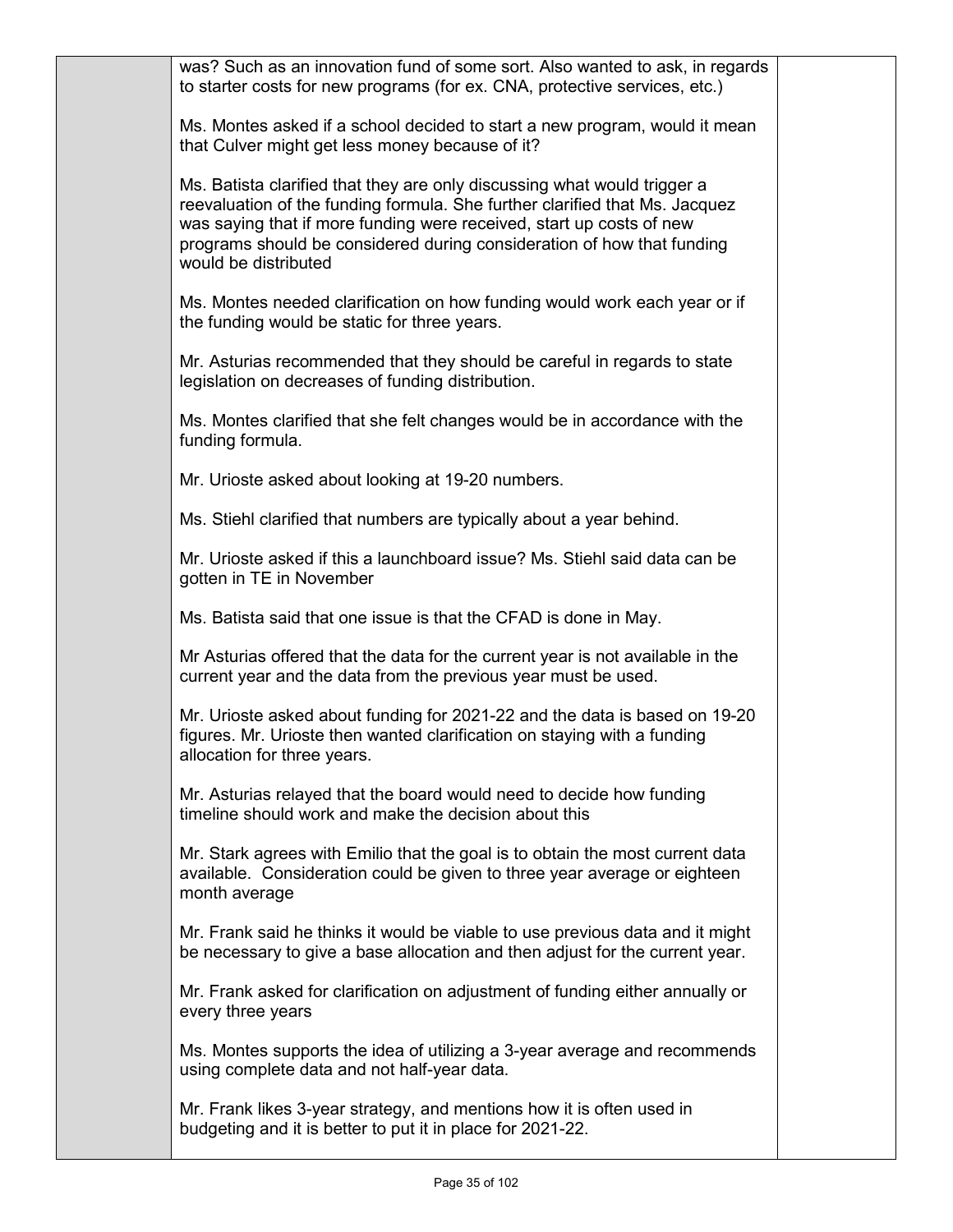Mr. Asturias again reminds the Board that they need to make determination of revisiting annually or every three years. Utilizing a yearly basis may create less stability Ms. Montes said that during ADA they did not get the same each year and the three year average would be more stable. Mr. Stark asked Ms. Montes to layout the 3 year plan Ms. Montes says they would take the 3-year average, whatever that amount is and determine what gets off the top, and what is left over, distribution is based on that. That process takes place again, but shifting it by one year. Mr. Frank added it is the same formula, recalculated, based on the 3-year average. Mr. Asturias said that the state implemented multiple year projections in order to increase stability. How to proceed if the total grant is increased or decreased is also prescribed by AB 104. If there is yearly recalculation, it is a decision that needs to be made by the board Mr. Stark agrees that AB 104 stipulates how allocations can be reduced. Ms. Montes added that she believes the Ed Code allows for what we describe. Mr. Urioste asked someone to research the statute and these definitions. He asked everyone to keep enrollment and outcomes in mind. Mr. Stark agrees. He is concerned about labor partners not knowing what will happen from year to year. The state audit got everyone here. It will be problematic to revisit on a yearly basis. He wants to focus on some measure of stability. He indicates support for a three-year average locked in for three years. Mr. Frank feels it is problematic for labor partners to lock funding in for three years versus annually Mr. Stark said he wants to consider the K12 community. The formula has to be driven by the realities of the funding. He doesn't see it being well received in his district. Ms. Stiehl clarified in regards to AB 104 legislation. She said that the legislation specifically addresses only years where the state increases or decreases funding to consortia. Mr. Frank said that he feels the amount of funding for adult ed would be a much stronger place if we could show our work is based on goals, performance, and growth, to justify additional funding. He supports what puts the consortium in the best position. He reiterates that he thinks annual recalculation is better. Ms. Batista reads from the poster that a 25% increase or decrease could prompt a revisit of the formula Mr. Stark wants to hear on bullet 3 from the poster, where did 25% come from? Mr. Asturias responded that the idea is about a significant change in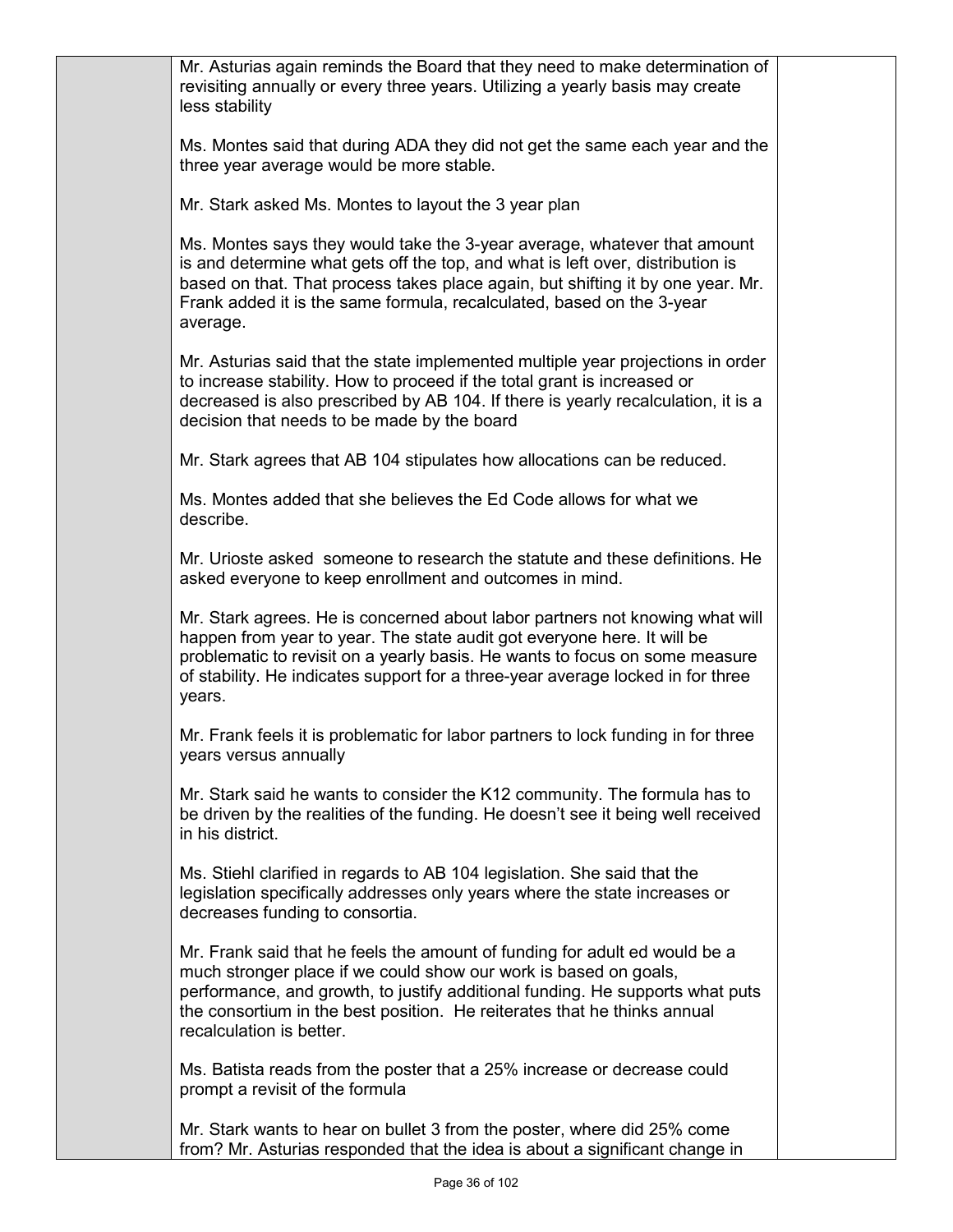enrollment. Will define "significant" later. Mr. Stark is concerned that it seems obvious but it is more complex. He is concerned with the mechanics. Mr. Frank clarifies if member districts support bullet three. Members agree that it is unclear. He further clarifies that all 5 districts would need to agree before the formula could be revisited Mr. Urioste mentioned that the reason this is taking so long is that all of this is new information. Ms. Batista confirmed Formula 1 is consensus, and asked if there are any other conditions. Ms. Batista said it will become part of the action item in January. Mr, Asturias said that the discussion is now on implementation, and whether we will recalculate every year or 3 years. The meeting recessed. **90 minute lunch break** The meeting resumed at 2:00 PM. Ms. Stiehl clarified that the question right now is are we going to keep the calculation every year, or recalculate every year? Mr. Frank reiterates if we have a formula, why are we not applying the formula. He feels that they should apply the 3 years, but each year, apply the most recent data - so the amount would change. We wouldn't be able to plan for it. Ms. Batista says, in other words, we would apply for 3 years, and the data could change every year. Ms. Montes said she agrees with everything Larry just said. Mr. Urioste asked for clarification regarding AB 104 and the annual recalculation of funding Mr. Asturias said since they are all new to this, he would want to request legal review in order to evaluate that. Mr. Frank suggested implementation would be with recommendation of general counsel. Mr. Stark said this creates a certain level of uncertainty, and that he cannot accept the recalculation every year. He mentioned that Larry is new to this consortium issue, and knowing how much time was spent, he prefers locking in a rate for 3 years, and revisiting those contingencies. LAUSD not in favor. Mr. Urioste said he agrees with that, and prefers consistent funding for 3 years. Ms.Batista says three board members would like 3 years locked in, for the purposes of today's discussion. Ms. Montes reiterated the impact over time with an allocation that changes, which is a tweak. She is concerned about long-term effects. She says adjusting annually is easier for her.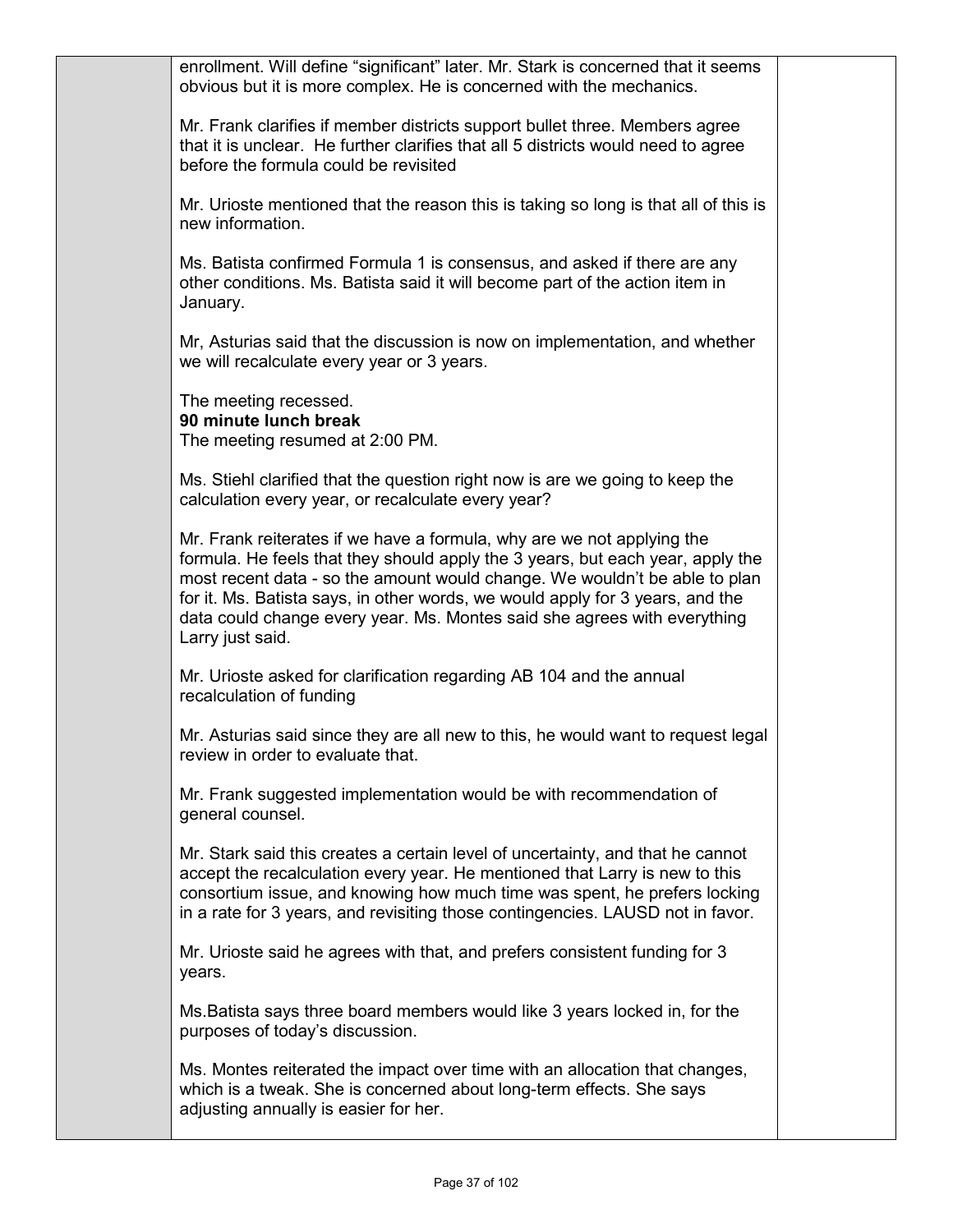Mr. Stark says K12 adult ed does not get extra dollars, so it must come from base allocation.

Mr. Urioste reminded that they cannot determine COLA or other additional future dollars. That is why he would be comfortable recommending the threeyear revisit to the superintendent. 3 years leaves open that as additional funding becomes available it can be easily distributed.

Ms. Jacquez suggests pulling reports of what simulation would look like for the past three years, what the impact would be.

Mr. Asturias said it might be difficult to complete the work with the holiday break upcoming.

Ms. Montes asks where the numbers would need to come from?

Dr. Mullen responded that anyone can get it from TE.

Ms. Batista clarifies that the request is for LARAEC staff to run last 3 years of enrollment data under Scenario 1.

Mr. Frank asked if they could do a 3 year rolling data

Ms. Stiehl said 18-19 is most recent.

## **Recap by Mr. Asturias: they will try to use the most recent data set. We agreed on Formula #1. We agreed on using a three-year average and on locking in a 3 year-term. Board has requested staff run a simulation on running average as a means of comparison.**

Mr. Frank reminded everyone that 3 of 5 members had agreed on locking funding in for three years and is concerned about choosing #1 over #2 and that we are not even willing to glance at the issue of persistence. He said he thinks outside observers would notice that, like our superintendent. From a management point of view, it reduces the risk to have a rolling transition.

Ms. Batista reread poster on the conditions. 3 year vs the 1, and are we applying it one time or annually, multi-year. Recommendations are set. Ms. Batista said the next steps are to write the language, and bylaws.

Ms. Montes asked if the plan is for there to be a vote on Jan. 17th? Still wants LARAEC staff budget amount.

Ms. Batista said they will be taking a vote.

Mr. Stark asked if LARAEC off the top is all staffing?

Mr. Asturias said that they presented this. Some additional funding paid for consortium staff.

Ms. Montes asked if the money was also part of carry over?

Mr. Asturias offered to present that in the future.